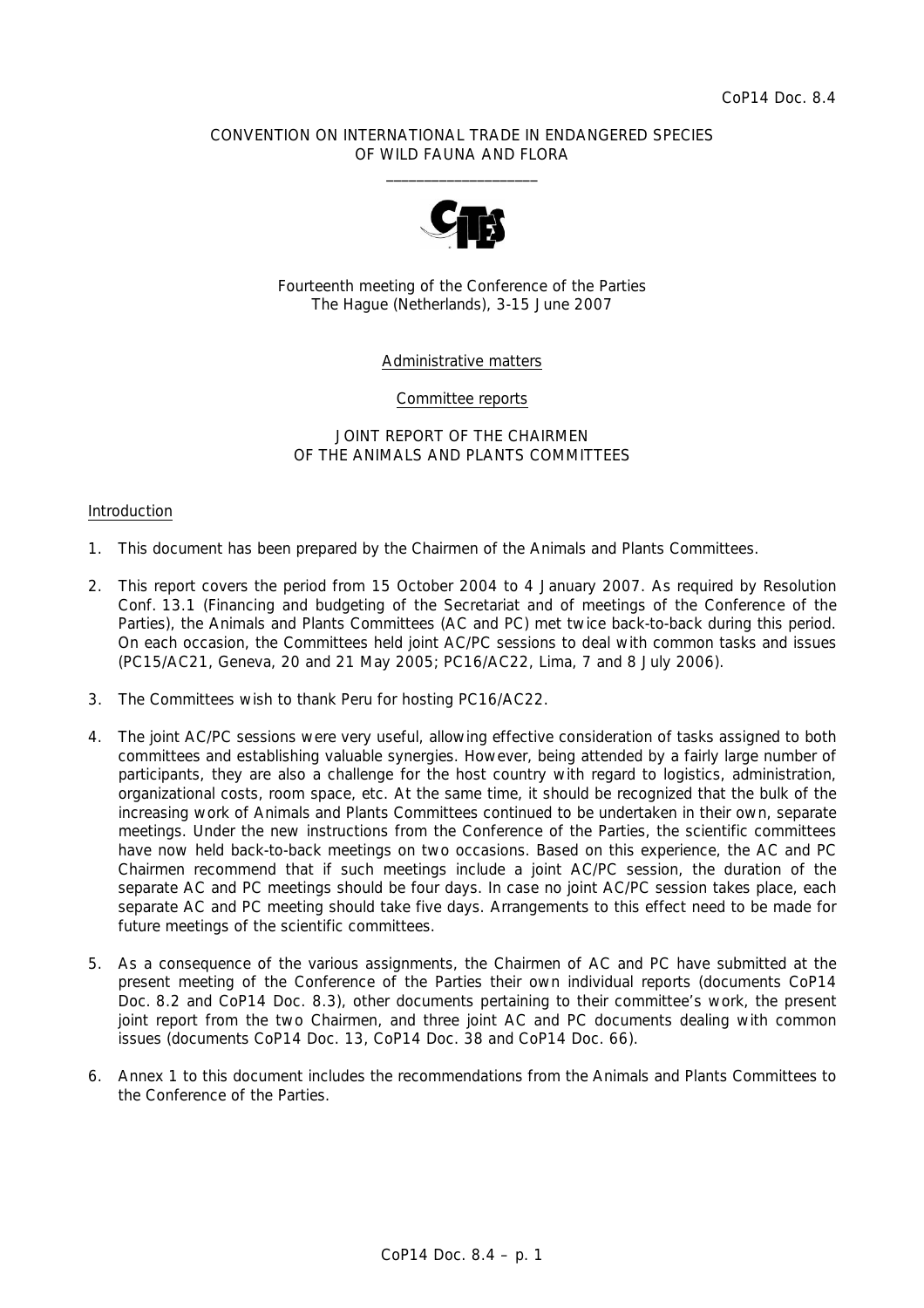### Specific AC/PC issues

### Amendments to the Rules of Procedure for meetings of the Animals and Plants Committees

- 7. Resolution Conf. 11.1 (Rev. CoP13) on Establishment of committees recognizes in its preamble that "Rules of Procedure common to all committees are an essential requirement for formal meetings". In the section *Regarding the establishment of committees*, the Conference of the Parties resolves in paragraph e) that "the Rules of Procedure to be adopted by the Standing Committee shall apply to other committees as far as is practicable." The Rules of the Standing Committee should therefore be followed by the AC and PC for their meetings as far as practicable.
- 8. At PC15/AC21, the Secretariat presented draft Rules of Procedure for AC and PC meetings that were closely following the Rules of Procedure for meetings of the Standing Committee (see documents AC21 Doc. 2.2 and PC15 Doc. 2.2). Discussion on this matter was postponed until PC16/AC22, when the Secretariat proposed draft Rules of Procedure for meetings of the Animals and Plants Committees that were entirely based on the Rules of Procedure adopted by the Standing Committee at its 53rd meeting (SC53, Geneva, June – July 2005) (see documents AC22 Doc. 2.2 and PC16 Doc. 2.2).
- 9. The draft of the Secretariat was met with criticism of a general as well as of a specific nature. These concerned *inter alia* the proposed new Rules 6, 7, 9, 11, 13, 17, 18, 19, 20, 25 and 26, and the matter of credentials for observers at AC and PC meetings. The Committees agreed for instance that Rules 6 and 9, as proposed by the Secretariat, would overcomplicate the process for admitting observers to AC and PC meetings, while the system in place had worked well and should not be changed. The requirements for credentials as proposed in Rule 9 were agreed to be too burdensome. The proposal in Rule 18 to limit meeting documents to a maximum of 12 pages was considered inappropriate in cases where detailed technical or comprehensive scientific information was required. Both Committees were of the opinion that overall, the Secretariat's proposal was not an improvement of their existing Rules of Procedure, which had operated satisfactorily for the last five meetings of the Committees.
- 10. Consequently, AC and PC did not endorse the draft Rules of Procedure proposed by the Secretariat. They agreed however to establish a joint intersessional working group to draft common Rules of Procedure for their meetings that would take into consideration all comments and questions raised during the discussion of this item at PC16/AC22. The results of this intersessional working group were endorsed by both the Animals and Plants Committees.
- 11. The draft new Rules of Procedure for meetings of the Animals and Plants Committees are presented in Annex 2. The rationale for deviating here and there from the Rules of Procedures for meetings of the Standing Committee is that AC and PC have different terms of reference from those of the Standing Committee, a different composition (individuals and not Parties) and a different *modus operandi*. There is, for instance, no possibility for extraordinary AC or PC meetings (unlike the Standing Committee), while the instructions on how, where and how often AC and PC are to meet are laid down in Resolution Conf. 13.1. All members of the AC and PC have the right to vote. Because elected in their personal capacities, AC and PC members do not need credentials. Resolution Conf. 11.1 (Rev. CoP13) determines that the AC or PC Chairman may invite any person or representative of any other country or organization to participate in meetings of their Committee as an observer, and it appears logical that the invitation letter should serve as credentials for such participants. Unlike the Standing Committee Chairman, the Chairman of the AC or PC may not represent the Parties in any circumstances.
- 12. The Conference of the Parties is requested to take note of the Rules of Procedure in Annex 2, which could be adopted at the 23rd and 17th meetings of the AC and PC respectively. If necessary, the Conference of the Parties is asked to agree to amend Resolution Conf. 11.1 (Rev. CoP13) to allow the adoption by the scientific committees of these Rules of Procedure for their meetings, and to ensure that it reads that the Chairmen of the Animals and Plants Committees can invite any observer from non-Parties or experts of any organization to participate in meetings of the Committees as observers.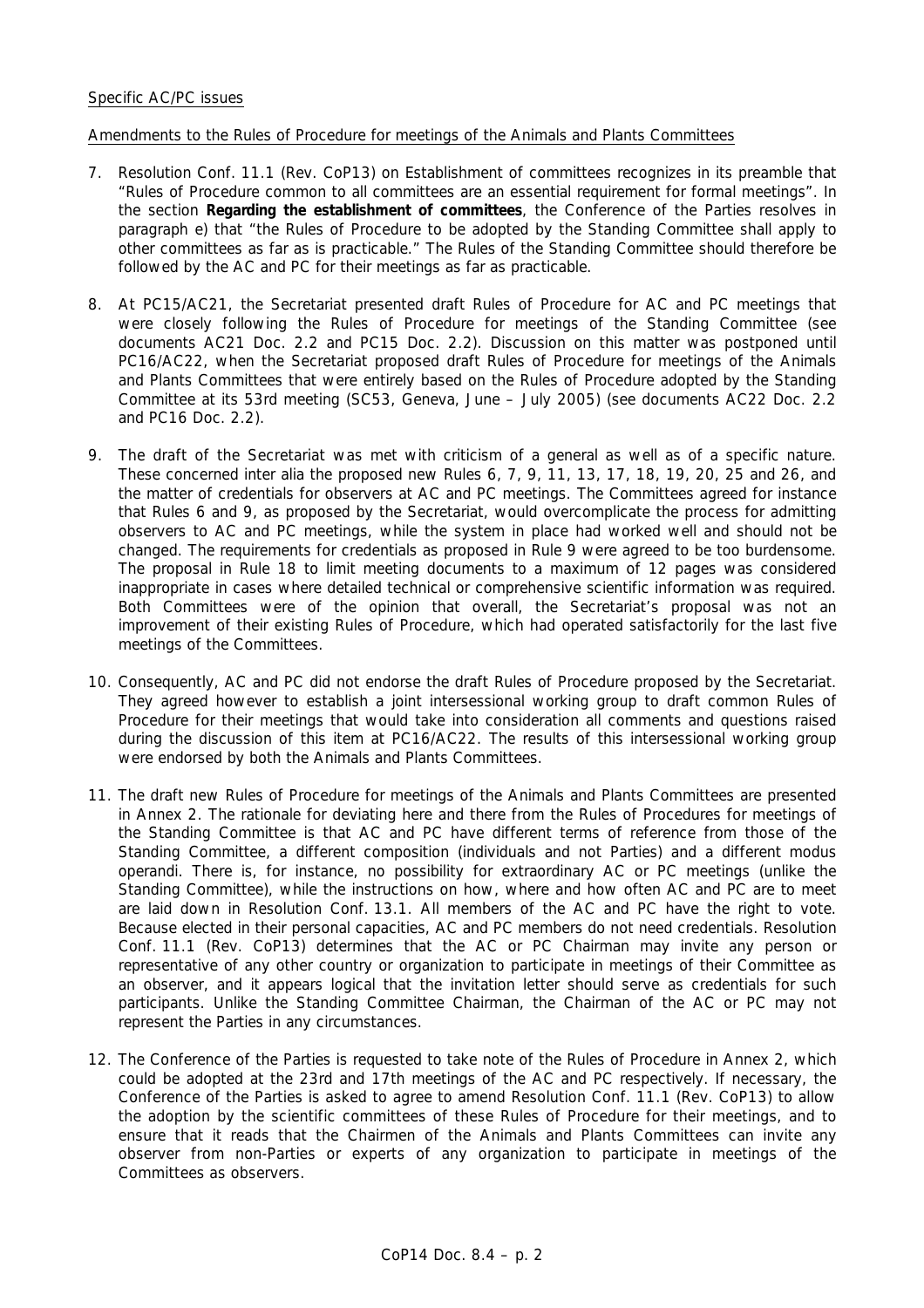13. In Decision 13.1, the Conference of the Parties decided:

 *to establish a Strategic Plan Working Group as a subcommittee of the Standing Committee, with representation from all regions and of the Animals and Plants Committees, with the task to develop, with the cooperation of the Secretariat, a proposal for a Strategic Vision and Action Plan through 2013, in particular in order to contribute to the achievement of the World Summit on Sustainable Development (WSSD) targets of significantly reducing the rate of biodiversity loss by 2010.* 

14. The AC Chairman participated as representative of the Animals Committee at a meeting in April 2006 of the Strategic Plan Working Group in Ottawa, and generally followed progress on this matter. The Chairmen of both the Animals and Plants Committees agreed to participate in a second meeting of the Strategic Plan Working Group in January 2007 in Geneva. The results of the work of the Strategic Plan Working Group, a proposal for a Strategic Vision and Action Plan from 2008 to 2013, is submitted for adoption at the 14th meeting of the Conference of the Parties under agenda item 11.

### Review of the scientific committees (Decision 13.9)

- 15. Decision 13.9 directs the Animals, Plants and Nomenclature Committees to "draft terms of reference for a review, with the objective of improving and facilitating the performance of their functions". At PC15/AC21, the scientific committees established a joint working group to look into this matter. At the same meeting, the Animals and Plants Committees, in collaboration with the Nomenclature Committee, adopted terms of reference for conducting the review, and identified matters requiring further consideration by the Standing Committee. These were presented and agreed to by the Standing Committee at SC53 (see document SC53 Doc. 12). The scientific committees thereby implemented Decision 13.9.
- 16. The Standing Committee accepted the suggestion from the AC and PC that the review be undertaken using two parallel processes. Firstly, the scientific committees should undertake a self-evaluation. Secondly, an external evaluation should be conducted by a working group established by the Standing Committee (this group could comprise Standing Committee members and a small number of Party representatives). Both evaluations should be undertaken concurrently and discussed jointly in order to produce a final report.
- 17. At PC16/AC22, the self-evaluation (or 'internal' review) of the scientific committees was finalized, and the AC and PC forwarded the 'external evaluation' working group established by the Standing Committee a summary of AC and PC activities presented in tabular form; a performance analysis chart; and an assessment of tasks and duties assigned to the Committees (see document CoP14 Inf. 5).
- 18. In addition, the following conclusions and recommendations of their joint working group (WG) were supported by AC and PC and forwarded to the Standing Committee (see documents PC16/AC22 WG1 Doc. 1 and SC54 Doc. 13.2):
	- a) The Committees achieve a generally high level of performance in the high priority tasks assigned to them and often with very limited resources or a reliance on voluntary effort. To achieve increased performance, particularly in lower priority tasks, it would be necessary to increase budgetary funds and other resources in relation to those tasks.
	- b) The performance of the Committees would further improve if greater consideration were given by the Conference of the Parties and the Standing Committee at the time tasks are assigned to the scientific committees as to whether the tasks are within their mandates and the Convention's Strategic Vision and Action Plan and whether the tasks are adequately resourced.
	- c) The performance of the Committees would improve if funds were made available for Chairmen to carry out their tasks, participate and represent Committees at other meetings.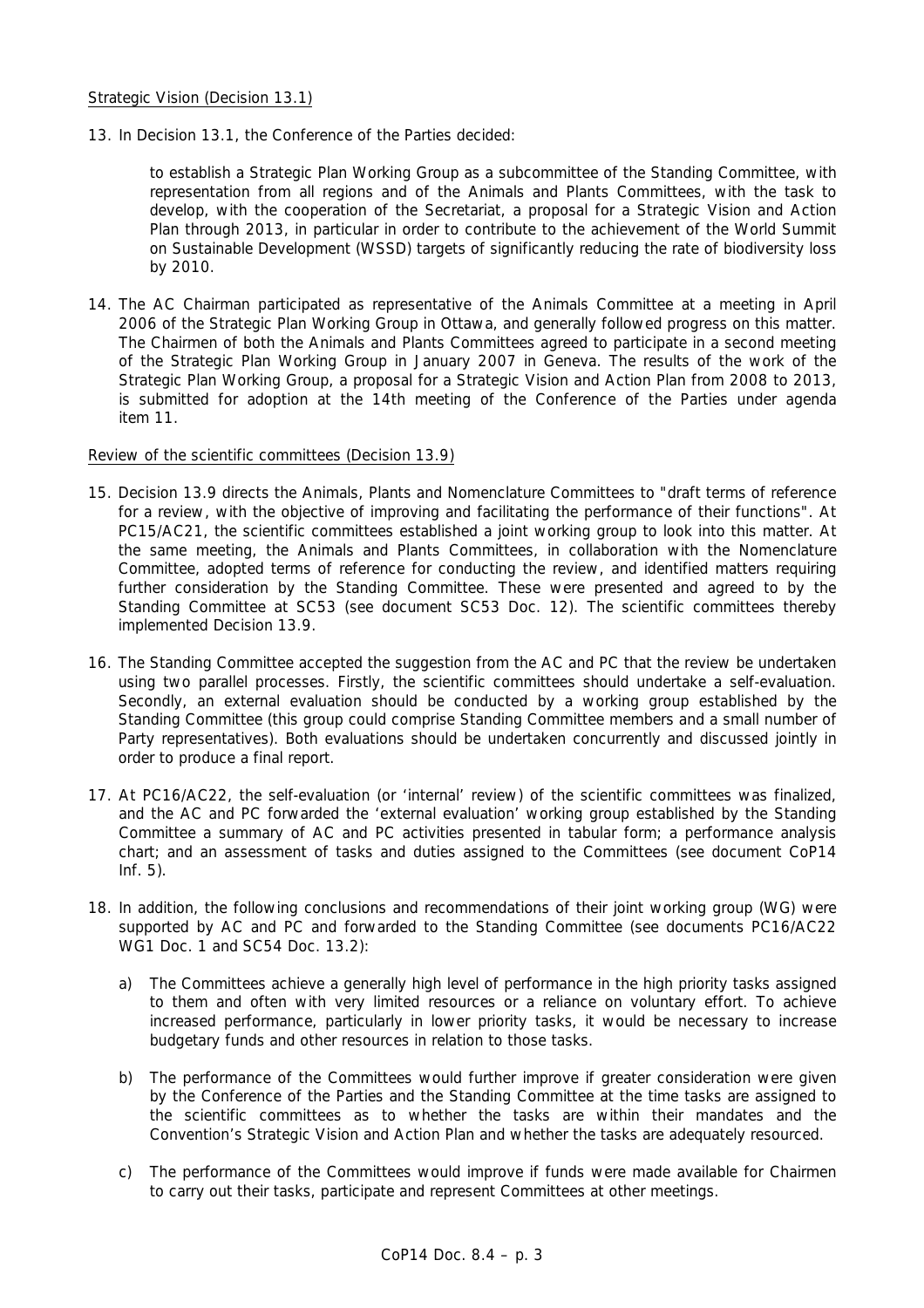- d) To promote and facilitate coordination and contact between the taxonomic expertise in regions, the Nomenclature Committee might best operate as a permanent working group of the Animals and Plants Committees.
- e) The requirement of a Party/region to provide the time/resources for a regional representative to carry out his/her duties needs to be strengthened. It could be a mandatory commitment made at the time of nomination of a representative.
- f) Regarding the challenge of the double role of being both a Chairman and a regional representative, the evaluation should note the approach taken by other environmental conventions where committee chairmen do not have regional responsibilities. The WG was of the strong opinion that the Chairmen should originate from amongst the regional representatives.
- g) To improve the scientific procedures that sustain all activities of the committees, AC and PC Chairmen and members should be more involved in the assignment of consultants and the definition of terms of reference for specific projects.
- h) The review of the performance of the Committees has consumed considerable resources and time and the WG does not recommend putting in place a periodic, detailed review. The WG agreed to recommend conducting internal monitoring through the regional reports and the Chairmens' reports to the Conference of the Parties, and Table 3 of document PC16/AC22 WG1 Doc. 1 can be appended to the format to prepare regional reports. External monitoring can examine and review the indicators as identified in Tables 1a and 1b of document PC16/AC22 WG1 Doc. 1.
- i) Once the external evaluation has been completed, the delivery mechanisms will be decided.
- 19. At its 54th meeting (SC54, Geneva, October 2006), the Standing Committee discussed this issue and proceeded with the review of the scientific committees based on the Terms of Reference and the above mentioned outputs of the 'internal' review conducted by the scientific committees. The pertaining report can be found in document CoP14 Doc. 12.
- 20. The scientific committees suggest that the Conference of the Parties take all the recommendations mentioned in paragraph 17 above into account when considering the implementation of Decision 13.10, and make proposals in the form of amendments to existing resolutions and draft decisions to put them into effect. If this should become necessary, the scientific committees suggest that the Conference of the Parties establish a working group at CoP14 to address this matter.

Regional communication (Decisions 13.12 and 13.13)

- 21. Decision 13.12 instructs the Animals, Plants and Nomenclature Committees to "review at their meetings the conditions under which their members and alternate members perform their duties to ensure continuity and effective regional representation, and report their findings to the Standing Committee". At PC15/AC21, the Animals and Plants Committees established a joint working group, in collaboration with the Nomenclature Committee, to look at this issue, which also operated intersessionaly and finalized its work at PC16/AC22.
- 22. The working group identified five major fields that could cause problems when regional representatives and their alternates try to carry out their duties. These were presented in document PC15/AC21 WG2 Doc. 1 and comprised communication, commitment (from member, Party, employer), funds (especially for Chairmen from developing countries), the double function of Chairman and regional representative, and capacity to perform duties. As far as communication is concerned, it was for instance concluded that Parties do not react or properly respond to requests from their regional AC or PC representative, while regional representatives did not consult or inform their region in a way that enables Parties to participate in or contribute to the operation of the scientific committees.
- 23. At PC16/AC22, it was concluded that the implementation of Decision 13.12 should not be treated separately, but that the conclusions of the working group should be incorporated into the review of the scientific committees pursuant to Decisions 13.9 and 13.10, and presented to the Standing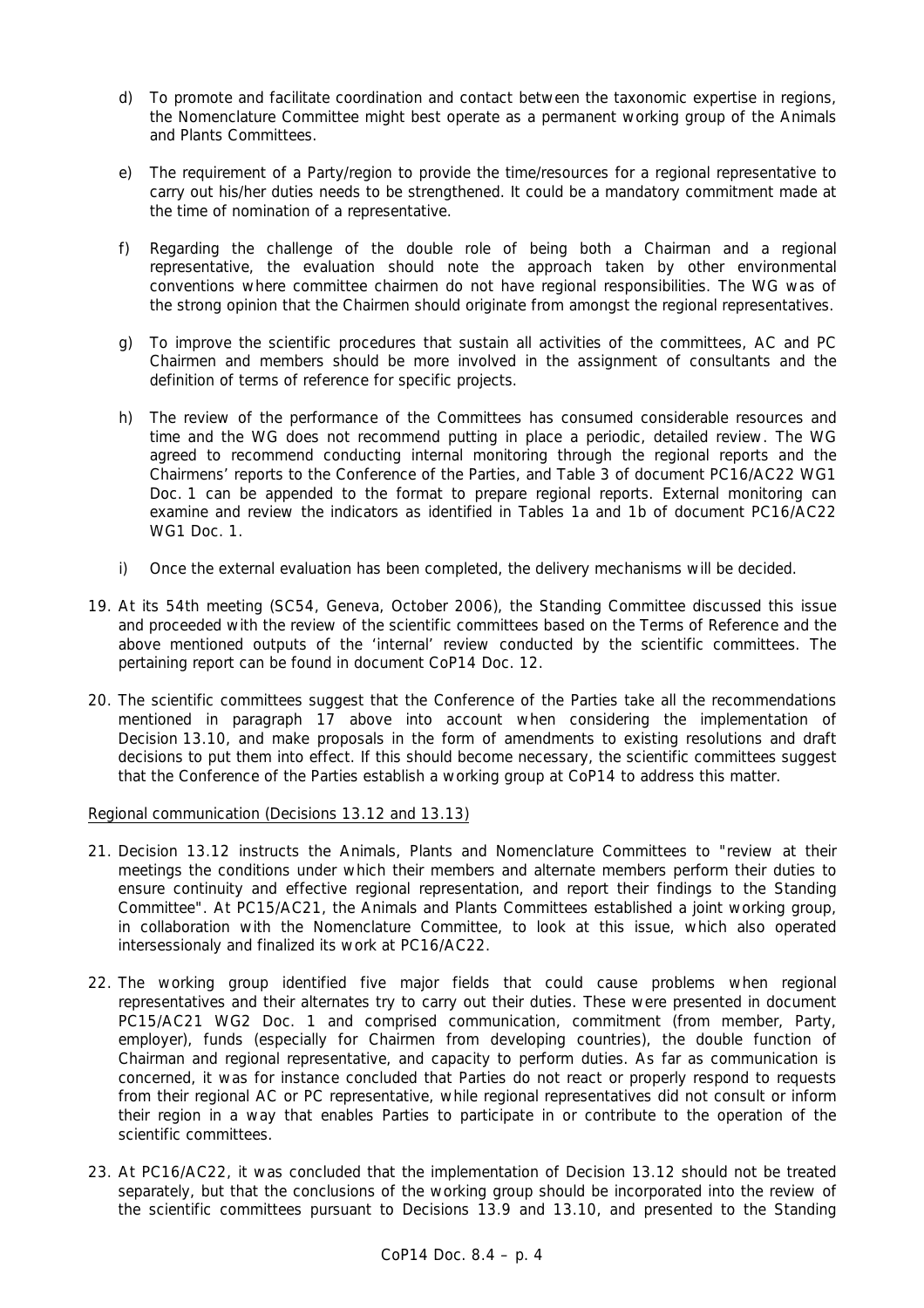Committee accordingly (see document SC54 Doc. 13.2). The working group's findings should also be taken into consideration when developing a manual for regional representatives, required under Decision 13.13. The scientific committees thereby implemented Decision 13.12.

- 24. Through Decision 13.13, the AC and PC were tasked to form a joint email working group comprising two representatives of each Committee and an appointed chairman to develop a manual for regional representatives in 2005 that explains the roles and duties of the representatives, provides practical advice on how to accomplish the mandate, is applicable under different cultural conditions, and contains information for CITES Management and Scientific Authorities to explain the role and duties of regional representatives, and the relevant obligations of Parties towards regional representatives. External funding was to be sought for printing of the manual.
- 25. At PC15/AC21, the drafting of the manual was initiated and through additional intersessional efforts, the text of a manual for regional representatives was finalized at PC16/AC22. It is contained in the Annex to document PC16/AC22 WG2 Doc. 1.
- 26. The Animals and Plants Committees consider Decision 13.13 as fulfilled. The Committees also agreed that the usefulness of the manual and the most appropriate way to distribute it should be tested by regional representatives and their alternates in the course of the coming years, and that the manual should be revised and updated accordingly. The Secretariat was invited to edit the text of the manual for regional representatives as necessary once it had been tested. The Committees furthermore recommend that the Conference of the Parties adopt the following draft decisions regarding the manual for regional representatives:

## **Directed to the Secretariat**

- 14.xx The Secretariat shall:
	- a) organize the publication and distribution of printed and electronic versions of the manual for regional representatives as capacity-building materials for regional representatives of the scientific committees;
	- b) provide versions of the publication in the three working languages of the Convention; and
	- c) seek funding for the translation, publication and distribution of the manual for regional representatives.

# Export Quota Working Group [Decisions 12.72 (Rev. CoP13) and 13.66]

- 27. Decision 12.72 (Rev. CoP13) directed the Standing Committee to consider the issue of improving the management of annual export quotas for reporting at CoP14, and according to Decision 13.66, the Standing Committee was to instruct its Export Quota Working Group (EQWG) to develop guidelines for Parties to establish, implement, monitor and report national export quotas for CITES-listed taxa.
- 28. The AC and PC Chairmen were *ex officio* members of the EQWG and were kept well-informed about the Working Groups' activities and the development of the report for CoP14. Early in 2006, AC and PC members gave some comments on a working document produced by the EQWG, which were transferred to the Working Group through the Secretariat.
- 29. The result of the work of the EQWG are contained in document CoP14 Doc. 36.

## Review of Significant Trade in specimens of Appendix-II species [Resolution Conf. 12.8 (Rev. CoP13)]

## Progress on the first country-based Review of Significant Trade

30. At PC15/AC21 and PC16/AC22, Madagascar presented progress reports on the Review of Significant Trade in the country, which involved all its native Appendix-II species. Madagascar was congratulated for the progress that it had achieved in implementing the CITES Action Plan which it had adopted pursuant to the country-based review. Examples of Madagascar's accomplishments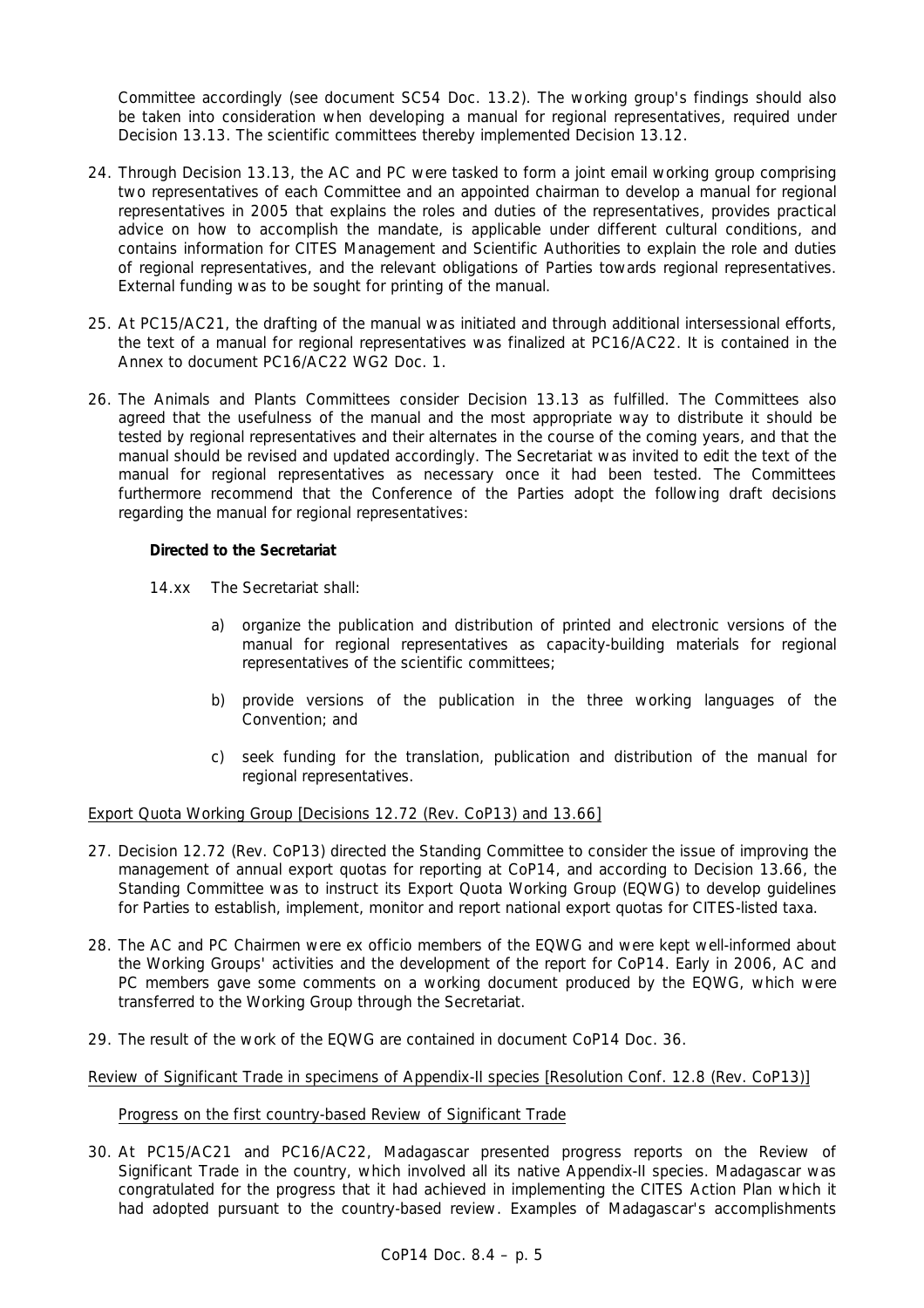included the development and adoption of new national CITES legislation; scientific studies on several important CITES-listed animal and plant species; the establishment of a permanent secretariat servicing the country's two Scientific Authorities (for fauna and flora respectively), partially funded through a levy on exports of CITES-listed wildlife; and various training and capacity-building initiatives. However, owing to lack of adequate long-term funding, not all planned activities could be undertaken. The Animals and Plants Committees noted Madagascar's appeal to the international community to support the country in implementing the country-based Review of Significant Trade, particularly for undertaking field studies and monitoring activities to underpin the making of nondetriment findings for Appendix-II listed species exported from Madagascar, evaluating the socioeconomic importance of Madagascar's wildlife trade and combating illegal trade.

31. On both occasions, the Animals and Plants Committees congratulated Madagascar for the progress that it had achieved in implementing the CITES Action Plan.

Addis Ababa Principles and Guidelines for the Sustainable Use of Biodiversity (Decision 13.6)

32. The results of the deliberations of the Animals and Plants Committees on this matter can be found in document CoP14 Doc. 13.

### Production systems for specimens of CITES-listed species (Decision 13.68)

33. The results of the deliberations of the Animals and Plants Committees on this matter can be found in document CoP14 Doc. 38.

### Periodic review of animal species included in the Appendices

Process to conduct the periodic review of species included in the CITES Appendices

34. The results of the deliberations of the Animals and Plants Committees on this matter can be found in document CoP14 Doc. 66.

#### Trade in alien invasive species (Resolution Conf. 13.10)

- 35. Resolution Conf 13.10 (Trade in alien invasive species) "instructs the CITES Secretariat, in conjunction with the Animals and Plants Committees, to establish cooperation with the CBD Secretariat and the IUCN/SSC Invasive Species Specialist Group in their important work in relation to alien invasive species."
- 36 At PC15 and AC21, the Secretariat sought ideas from the Committees as to ways to establish such cooperation. The AC felt that CITES's long experience was more likely to benefit CBD than viceversa, and it was suggested that a watch-list of potentially invasive species that may have an impact on CITES species could be kept. However, it was also pointed out that merging lists of CITES-listed species and invasive species in the same legislation could prove counter-productive as it could lead to protecting the very species that turned out to be pests. IUCN stated that it would keep the Committee informed of development in this field. Finally, it was suggested that Parties could perhaps send information to the Secretariat on how they dealt with invasive species at the national level. The PC suggested that CBD may assist CITES in determining which CITES-listed plant species should be considered 'alien invasive species' and that the PC could decide on appropriate action on the basis of CBD's response. The PC furthermore suggested that guidelines on alien species that had been adopted at CBD could be analysed to determine whether and how CITES could contribute to their implementation. The PC requested the Secretariat to prepare a document for the next meeting of the Committee describing possibilities for CITES to contribute to the 'Guiding principles for the prevention, introduction and mitigation of impacts of alien species that threaten ecosystems, habitats and species', developed under the auspices of the CBD, and to ask the CBD Secretariat for comments on the invasive potential of plant species included in the CITES Appendices.
- 37. At PC16/AC22, the matter was discussed further. The Secretariat informed the Committees about the responses that it had received from the CBD Secretariat and the IUCN/SSC Invasive Species Specialist Group concerning cooperation, and which remained relatively vague and general (see documents PC16 Doc. 14 and AC22 Doc. 14). The IUCN/SSC Invasive Species Specialist Group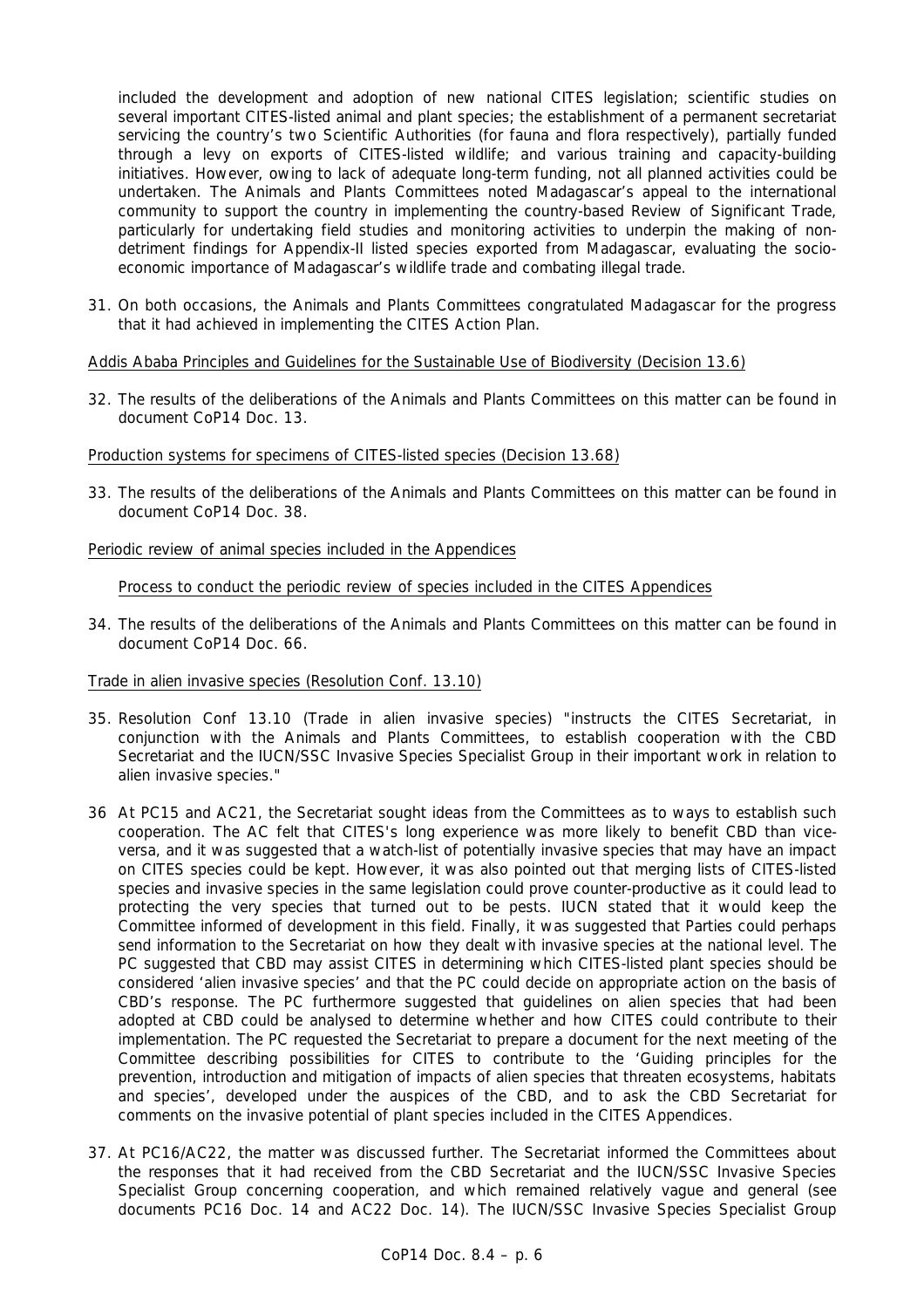wanted to explore further collaboration and drew attention to the provisions of CBD Decision VIII/27. The CBD Secretariat welcomed comments from CITES on its programme on alien species that was to be reviewed in 2008. It proposed to collaborate on: the implementation by CBD and CITES Parties of its Guiding Principles; developing a common list of alien invasive species with a sub-set of those that are included in the CITES Appendices; assessing the conditions under which species become invasive; and establishing the threat for invasive aliens associated with transport of and trade in specimens of CITES-listed species.

- 38. It was however generally commented at PC16/AC22 that the contribution of CITES to address threats posed by alien invasive species was likely to be very limited; that the practical utility of further work was questionable; and that in view of the means and resources that CBD had already mobilized to address the issue, CBD should provide the necessary information and guidance to CITES, and not the other way around.
- 39. The committees recognized that the CBD Secretariat could keep the Animals and Plants Committees informed about relevant issues concerning alien invasive species and that it might consult them as appropriate. The Committees concluded that the activities in regard to alien invasive species were not a priority for the Committees, and advised the Secretariat not to pursue its efforts in this regard.
- 40. With regard to Resolution Conf. 13.10 on Trade in alien invasive species, the Animals and Plants Committees propose to the Conference of the Parties that the instructions in the operational part to the Secretariat, in conjunction with the Animals and Plants Committees, be eliminated and that the remaining text of this Resolution be integrated in Resolution Conf. 10.4 on Cooperation and synergy with the Convention on Biological Diversity.

### Transport of live animals (Decision 13.89)

41. The results of the deliberations of the Animals Committee on the implementation of this Decision, in consultation with the Plants Committee and the Secretariat, can be found in document CoP14 Doc. 41.

## Amendment of the Appendices

## Use of annotations for plants in Appendix II and animals and plants in Appendix III

42. The results of the deliberations of the Animals and Plants Committees on this matter can be found in document CoP14 Doc. 67, submitted by the United States of America at the request of the Animals and Plants Committees.

#### Other issues

### Master's course on Management, Access and Conservation of Species in Trade (Decisions 13.104 and 13.105)

43. The observer from Spain reported at PC16/AC22 on the implementation of Decisions 13.104 and 13.105 concerning the Master's course, which were directed to Parties, the Standing Committee and the Secretariat. The Committees agreed to recommend to delete Decisions 13.104 and 13.105 (see document CoP14 Inf. 6) and to submit the following draft decisions at CoP14:

#### *Directed to Parties*

14.xx Parties are requested to provide financial assistance to the University of Córdoba and the International University of Andalusia (Spain) in order to support the continuation of the Master's course on Management, Access and Conservation of Species in Trade.

## *Directed to the Standing Committee and the Secretariat*

14.xx The Standing Committee and the Secretariat shall endeavour to raise external funds to support the participation in the Master's course of students from developing countries and countries with economies in transition.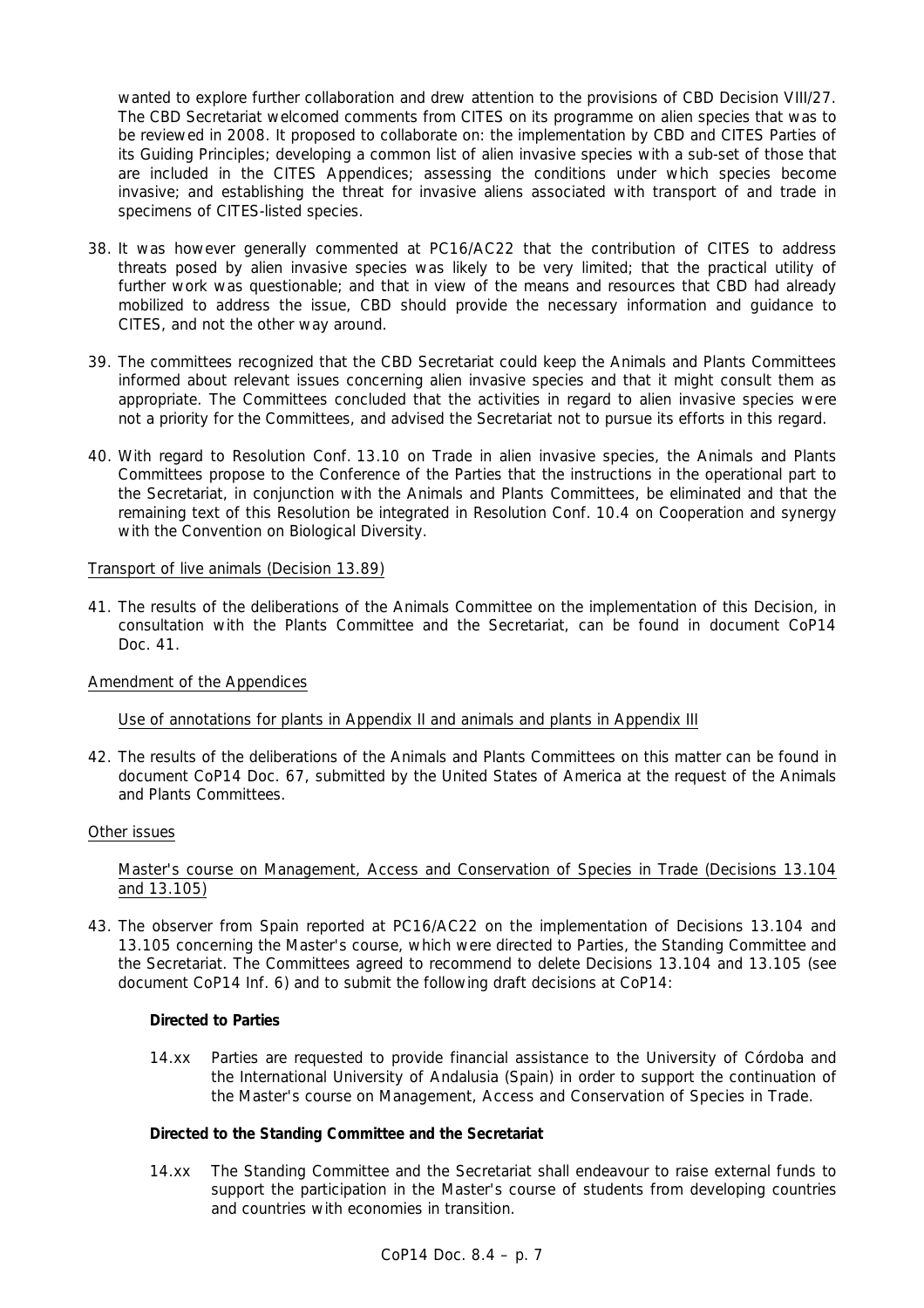## *Directed to the Secretariat*

14.xx The Secretariat shall continue to collaborate with the Master's course through the participation of staff members from its Scientific Support Unit, Convention Support Unit and Legal Affairs and Trade Policy Unit as lecturers on topics relevant to the correct implementation of the Convention.

### **Acknowledgements**

44. The AC and PC Chairmen would like to express their deepest gratitude to the members of the Committees. They also thank the representatives of Parties, and representatives of IGOs and NGOs as well as to the chairmen and members of the different working groups, who, by providing their expertise at the meetings of the AC/PC and intersessionally and finally, they extend their thanks to all personnel of the Secretariat.

### COMMENTS FROM THE SECRETARIAT

A. The Secretariat recommends that the draft decision directed to it with regard to the manual for regional representatives of the Animals and Plants Committees be implemented after the manual has been tested and updated accordingly, as indicated in paragraph 26 of this document, and not before the 24th and 18th meetings of the Animals and Plants Committees respectively. It therefore proposes to amend the relevant draft decision as follows:

### *Directed to the Secretariat*

- 14.xx When the manual for regional representatives, contained in the Annex to document PC16/AC22 WG2 Doc. 1, has been tested by members of the scientific committees and updated accordingly, and not before the 24th and 18th meetings of the Animals and Plants Committees, the Secretariat shall:
	- a) seek funding for the translation, publication in the three working languages of the Convention and distribution of the manual; and
	- b) organize the publication and distribution of printed and electronic versions of the manual as capacity-building materials for regional representatives of the scientific committees.
- B. The Secretariat suggests that the recommendations of the Animals and Plants Committees regarding the Master's course on Management, Access and Conservation of Species in Trade be considered alongside similar, more encompassing recommendations contained in document CoP14 Doc. 16 on capacity building, and be discussed under agenda item 16.
- C. The Secretariat concurs with the recommendations of the Animals and Plants Committees concerning Resolution Conf. 13.10 on Trade in alien invasive species.
- D. If the Conference of the Parties agrees that the Animals and Plants Committees should be able to adopt their own Rules of Procedure, Resolution Conf. 11.1 (Rev. CoP13) will need to be amended, as suggested in paragraph 12 of the present document. The Secretariat suggests that any such amendment should also make clear that any change in the Rules must apply to both Committees. Also, if the Conference authorizes the adoption of Rules of Procedure, the Secretariat suggests that the Animals and Plants Committees adopt their new Rules by postal procedure within 90 days of the closure of CoP14 so that they may apply at their next regular meetings. However, the Secretariat has the following comments and suggestions:
	- With respect to the proposed Rule 20, the Secretariat has not budgeted for the translation of documents exceeding 12 pages, and doubts that it will be possible to read out such documents as suggested in Rule 31. The Secretariat stresses the need for equity between the working languages of the Convention unless a specific derogation to this principle can be agreed to by the Parties (for example for scientific reports).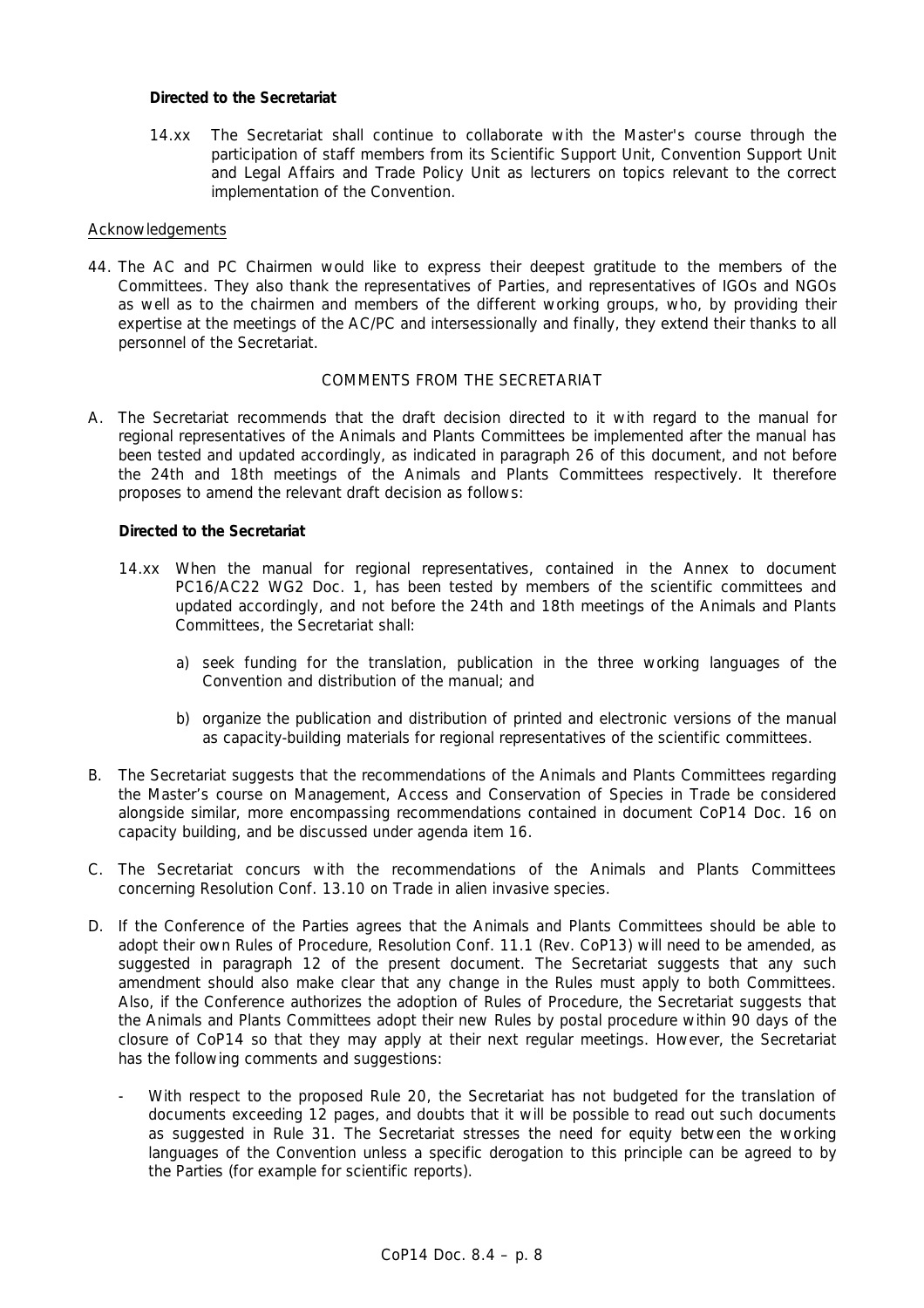It appears that the part with 'Final Provisions' (i.e. two Rules which are identical in the current Rules of Procedure of the Animals, Plants and Standing Committees) has been omitted by mistake from the proposed new Rules of Procedure. The two relevant Rules are proposed to be retained as follows:

#### **Final provisions**

Rule 35

In matters not covered by the present Rules, the Rules of Procedure as adopted at the last regular meeting of the Conference of the Parties shall be applied *mutatis mutandis*.

### Rule 36

These Rules shall come into force on adoption by the Committee, and may be amended by the Committee as required.

Because members of the technical committees are individuals, the Secretariat suggests to develop rules for preventing and dealing with conflicts of interest relating to the activities of the Animals and Plants Committees, similar to certain other Multilateral Environmental Agreements. It proposes to include the following in the Rules of Procedure (for example as a new Rule 29):

### Rule xx

In cases where a member or alternate member of the Animals and Plants Committee has a financial or personal interest that could call into question his or her impartiality, objectivity or independence regarding a subject to be discussed by the Committee, he or she must disclose the interest to the Committee in advance of the discussions. Following any such disclosure and where appropriate after consultations with the Secretariat, the member or alternate member may participate in the discussion but not in the making of any decision with regard to the subject.

The Committees could incorporate practical examples and guidance on this matter in their manual for regional representatives of the Animals and Plants Committees.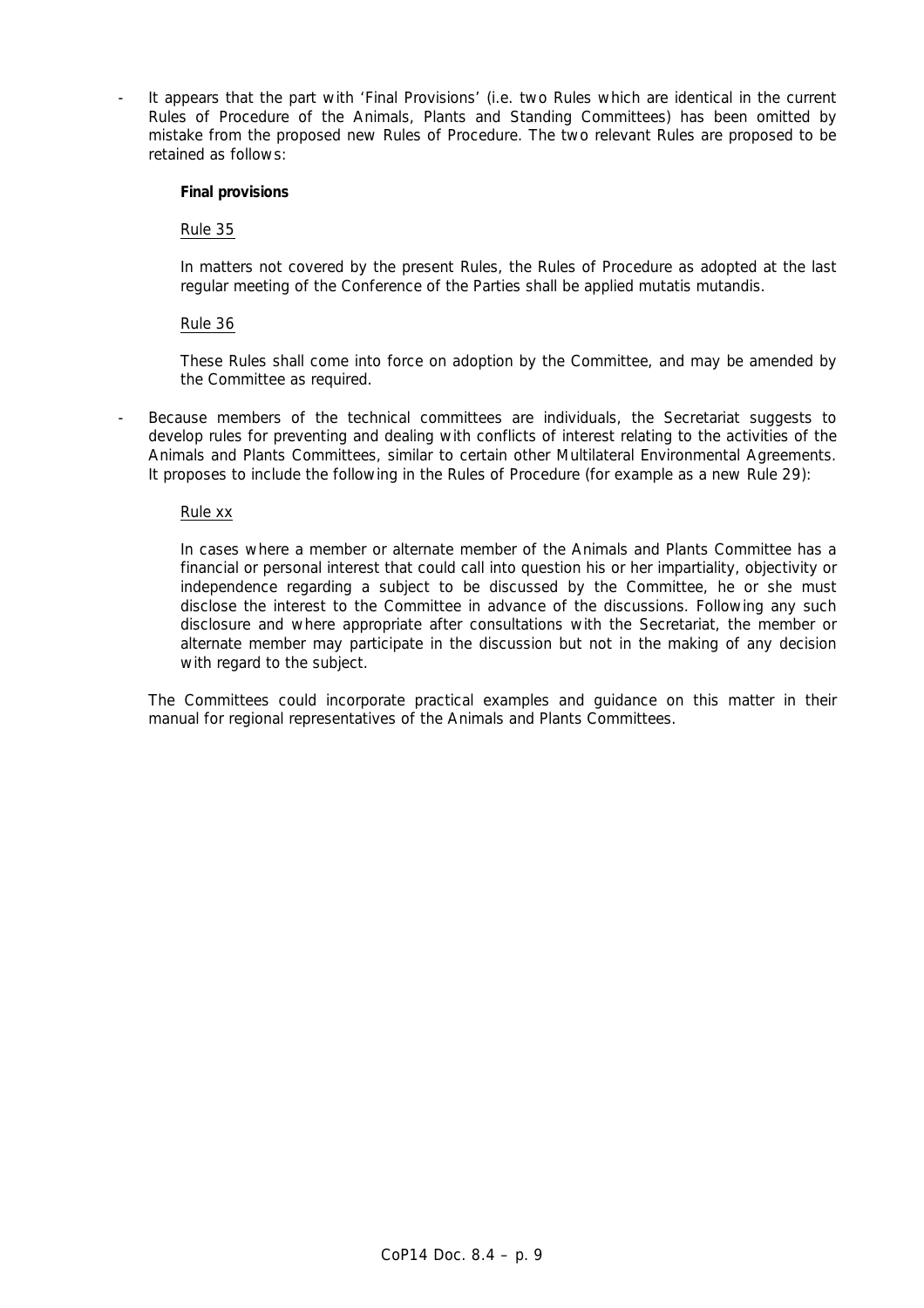#### Summary of recommendations outlined in the report of the Chairmen of the Animals and Plants Committees

### DRAFT DECISIONS OF THE CONFERENCE OF THE PARTIES

#### Manual for regional representatives of the Animals and Plants Committees

### *Directed to the Secretariat*

- 14.xx The Secretariat shall:
	- a) organize the publication and distribution of printed and electronic versions of the manual for regional representatives as capacity-building materials for regional representatives of the scientific committees;
	- b) provide versions of the publication in the three working languages of the Convention; and
	- c) seek funding for the translation, publication and distribution of the manual for regional representatives.

#### Master's course on Management, Access and Conservation of Species in Trade

#### *Directed to Parties*

14.xx Parties are requested to provide financial assistance to the University of Córdoba and the International University of Andalusia (Spain) in order to support the continuation of the Master's course on Management, Access and Conservation of Species in Trade.

#### *Directed to the Standing Committee and the Secretariat*

14.xx The Standing Committee and the Secretariat shall endeavour to raise external funds to support the participation in the Master's course of students from developing countries and countries with economies in transition.

#### *Directed to the Secretariat*

14.xx The Secretariat shall continue to collaborate with the Master's course through the participation of staff members from its Scientific Support Unit, Convention Support Unit and Legal Affairs and Trade Policy Unit as lecturers on topics relevant to the correct implementation of the Convention.

### RECOMMENDATIONS FOR CONSIDERATION AT COP14

#### Resolution Conf. 13.10 on Trade in alien invasive species

 With regard to Resolution Conf. 13.10 on Trade in alien invasive species, the Animals and Plants Committees propose to the Conference of the Parties that the instructions in the operational part to the Secretariat, in conjunction with the Animals and Plants Committees, be eliminated and that the remaining text of this Resolution be integrated in Resolution Conf. 10.4 on Cooperation and synergy with the Convention on Biological Diversity.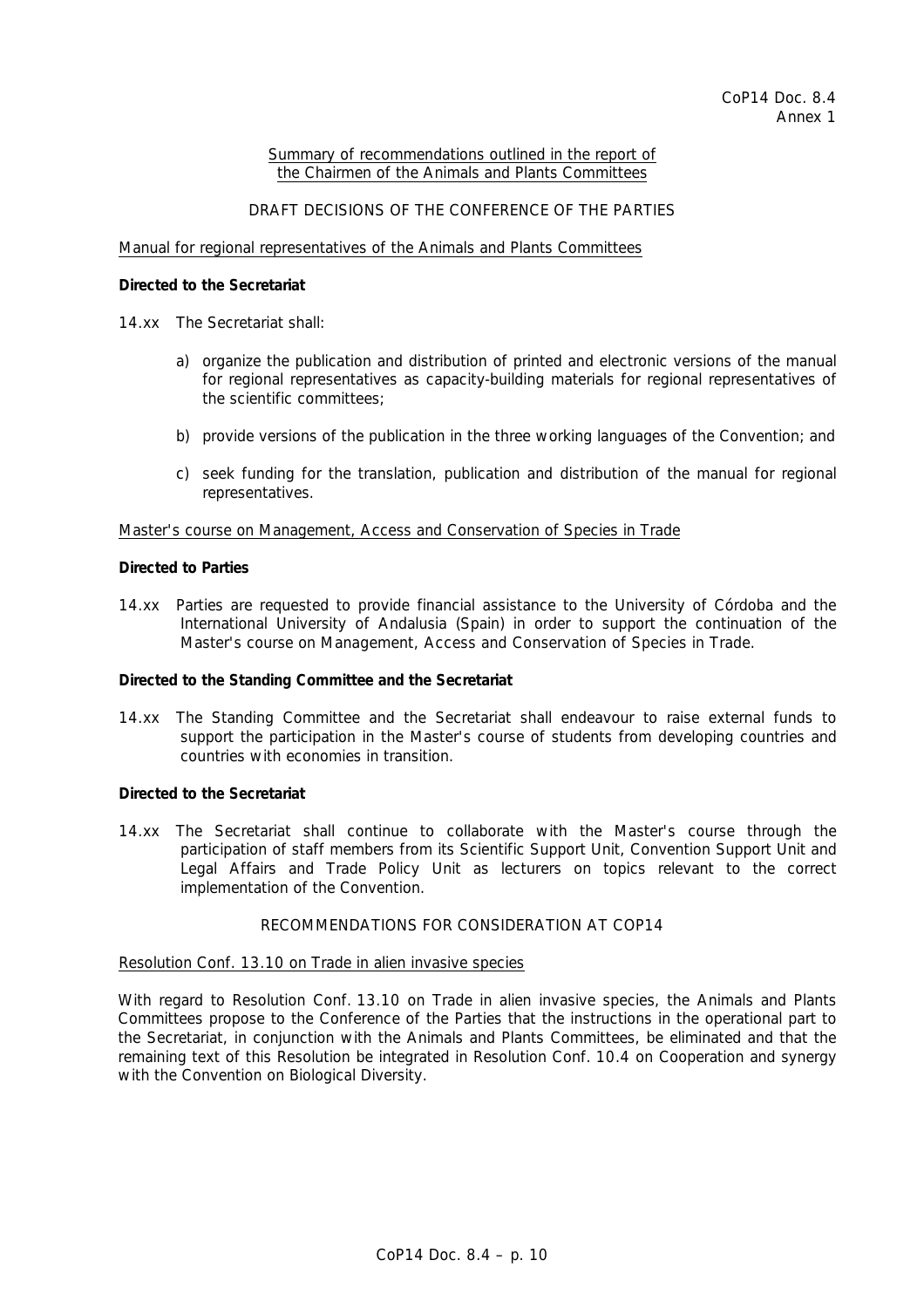# DRAFT RULES OF PROCEDURE FOR MEETINGS OF THE ANIMALS AND PLANTS COMMITTEES

### **Representation and attendance**

### Rule 1

The membership of the Committee shall consist of the regional representatives elected at each meeting of the Conference of the Parties. Each member of the Committee shall be entitled to represent his/her region at meetings of the Committee.

## Rule 2

If a member is not present at a meeting or session, his/her alternate member shall be entitled to represent the region.

### Rule 3

Members or alternate members replacing a member shall have the right to vote.

### Rule 4

Representatives of Parties and alternate members not replacing a member shall be entitled to be present at meetings of the Committee as observers who shall have the right to participate but not to vote.

### Rule 5

The United Nations, its Specialized Agencies, the International Atomic Energy Agency, as well as any State not a Party to the Convention may also be represented at meetings by observers who shall have the right to participate but not to vote.

### Rule 6

All members and all observers according to Rules 4 and 5 should inform the Secretariat of their intention to participate at the latest 30 days before the meeting.

#### Rule 7

- 1. The Chairman may invite on a personal basis any person or representative of any organization (NGO) verifiably technically qualified in protection, conservation or management of wild fauna and flora to participate in meetings of the Committee including those carried out in working groups as an observer without the right to vote. Bodies or agencies (NGOs) should be represented by one delegate only.
- 2. Such invitations will only be possible up to 30 days before the meeting. The list of invited NGO observers will be published after this deadline. The right of any such observer to participate shall be withdrawn if so agreed by the Committee in the time period between the publication of this list and the beginning of the meeting.
- 3. Any person or organization (NGO) wishing to participate in a meeting of the Committee in accordance with paragraph 1 shall submit a request to the Chairman at the latest 30 days before the meeting. This request shall be accompanied by relevant information with regard to the technical qualifications of the person or body and proof of the approval of the State in which the body is located.

## **Credentials**

#### Rule 8

Any observer representing a State or an organization in a meeting according to Rules 4 and 5, shall have been granted credentials by or on behalf of a proper authority enabling him or her to represent the State or organization before making any intervention in a meeting.

### Rule 9

The credentials required under Rule 8 shall be presented to the Secretariat of the Convention, together with a translation into one of the working languages if they are not in one of those languages. The Secretariat shall review the credentials and report to the Committee at the earliest opportunity, indicating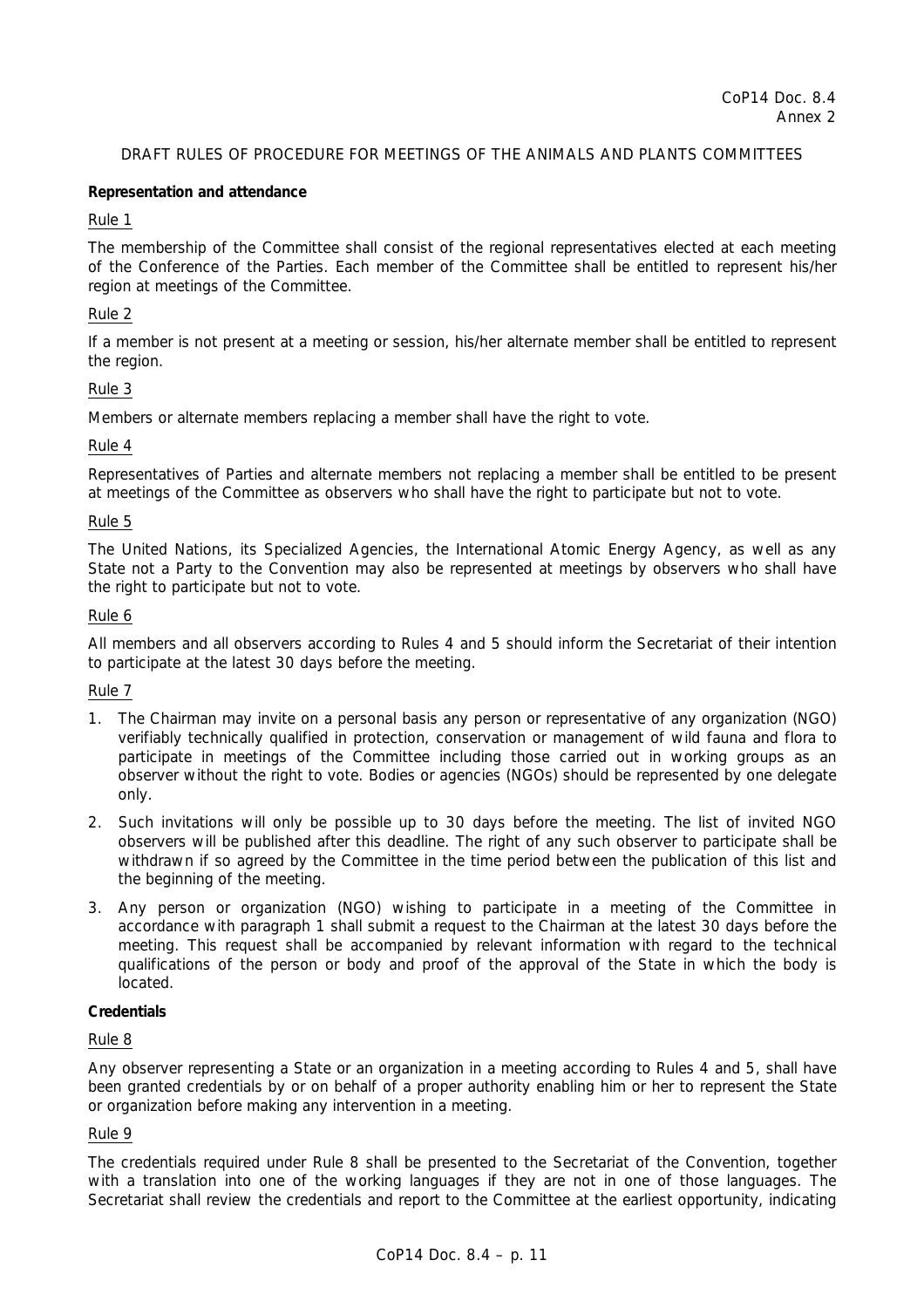whether credentials have been presented for each participant according to Rules 4 and 5 and the form of the credentials received, drawing attention to any potential problems.

## Rule 10

On the basis of the report of the Secretariat, the Committee shall decide whether to accept the credentials presented and whether any of them requires further review by members of the Committee. In the latter case, a Credentials Committee of not more than two members or alternate members from the Committee shall examine the credentials requiring further review and shall report thereon at the meeting. Credentials in the form of a letter from the Ministry for Foreign Affairs or the Ministry responsible or the Director of the Management Authority, or a note verbale from a permanent mission may be accepted. Verifiable copies of credentials may also be accepted. Credentials shall however not be accepted if they have been signed by the person whom they accredit. Credentials may be valid for more than one meeting if this is specified in the text thereof.

## Rule 11

Pending a decision on their credentials, observers representing a State or an organization according to Rules 4 and 5 may participate provisionally in the meeting.

## Rule 12

For observers, according to Rule 7 the original of their personal invitation letter by the Chairman serves as credentials.

## **Officers**

## Rule 13

Following each regular meeting of the Conference of the Parties, the regional members of the Committee shall elect its Chairman and Vice-Chairman from among them.

## Rule 14

The Chairman shall preside at meetings of the Committee, approve the provisional agenda prepared by the Secretariat and maintain liaison with other CITES committees between meetings of the Committee.

He/she shall represent the Committee as required within the limits of the Committee's mandate, and shall carry out such other functions as may be entrusted to him/her by the Committee.

## Rule 15

The Vice-Chairman shall assist the Chairman in his/her functions, and shall act on his/her behalf at meetings in the absence of the Chairman.

## Rule 16

The Secretariat of the Convention shall service and act as secretary for meetings of the Committee.

However, in the event of a closed session, the meeting shall provide for its own rapporteur, if needed.

## **Meetings**

# Rule 17

Meetings of the Committee shall be called at the request of the Chairman or of a simple majority of the members.

## Rule 18

The time and place of meetings shall be determined by the Chairman, in accordance with Resolution Conf. 13.1, second AGREES, paragraph b).

## Rule 19

Notice of meetings shall normally be given by the Secretariat at least 90 days in advance of the meeting.

## Rule 20

Documents to be considered at a meeting shall be provided to the Secretariat by Parties, or by members of the Committee, at the latest 75 days before the meeting where they are to be discussed. Whenever possible, they should be limited to 12 pages (not including annexed graphics, maps, illustrations and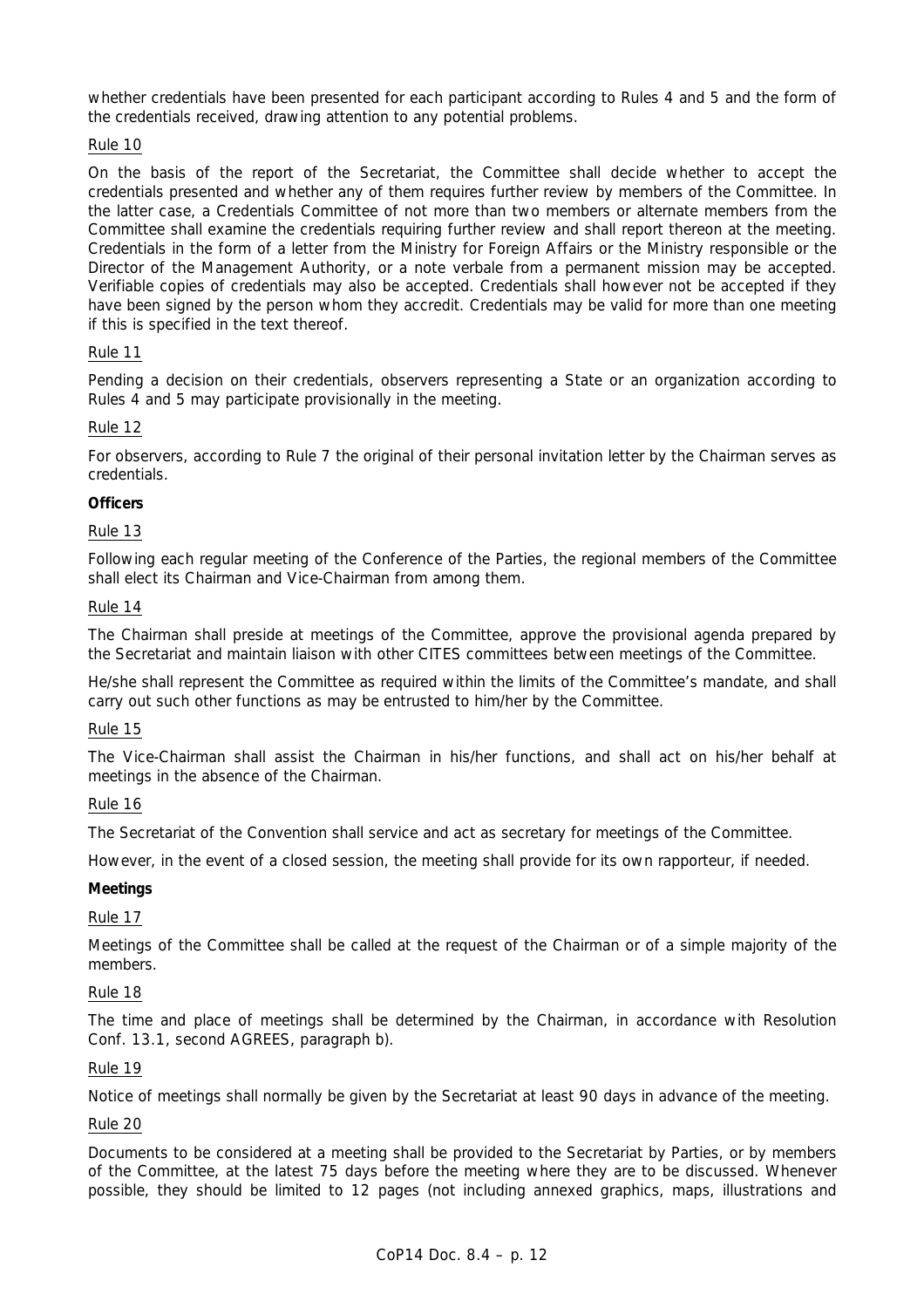figures). Documents submitted by Parties should also be submitted to the Chairman and to the member(s) representing the region.

## Rule 21

Non-governmental organizations may provide documents through the CITES Management Authoritiy of the Party where they are located. However, international non-governmental organizations, recognized under the provisions applied at meetings of the Conference of the Parties, may send documents to the CITES Secretariat. In both cases the decision to distribute these documents shall be taken by the Secretariat in consultation with the Chairman.

These documents should also be submitted to the Chairman and to the member(s) representing the region.

## Rule 22

All documents submitted to the Secretariat by a member, an alternate member or a Party, or submitted by an observer at the request of the Chairman, shall be placed on the Secretariat's website as soon as possible after they are received, in the original language (which shall be a CITES working language) in which they have been submitted. The Secretariat shall distribute printed and translated documents for any meeting to the members and alternate members of the Committee at least 45 days before the proposed date of the meeting where they are to be discussed. The documents shall also be provided to all Parties that may be directly affected by any discussion of the documents and to all Parties that request them. Documents shall be placed on the Secretariat's website in the three working languages at least two weeks before the meeting in order to be considered for discussion.

## Rule 23

Documents may also be submitted for information purposes only (Inf. documents). These will not be translated and can not be discussed at the meeting.

### Rule 24

A quorum for a meeting shall consist of six regional members or alternate members (when replacing a member) from at least four regions. No decision shall be taken at a meeting in the absence of a quorum.

## Rule 25

- 1. The right to speak shall extend to all members and alternate members and to observers whose credentials are under consideration or have been accepted, and to observers who have been admitted to the meeting in accordance with Rules 4, 5 or 7, as well as to the Secretariat.
- 2. The Chairman shall, as a general rule, call upon speakers in the order in which they signify their desire to speak and shall give precedence to the members and alternate members of the Committee. Amongst observers, precedence shall be given to representatives of Parties, non-Party States, intergovernmental organizations and non-governmental organizations, in this order. However the Chairman may depart from this general rule and call on speakers in the order that he/she judges appropriate to ensure the timely progress of the debate.
- 3. Participants shall speak only if called upon by the Chairman, who may call a speaker to order if his/her remarks are not relevant to the subject under discussion.
- 4. A speaker shall not be interrupted except on a point of order. He/she may, however, with the permission of the Chairman, give way during his/her intervention to allow any other participant to request elucidation on a particular point.
- 5. The Chairman of another committee or a working group may be accorded precedence for the purpose of explaining the conclusion arrived at by that committee or working group.
- 6. The Committee may, on a proposal by the Chairman or by a member, limit the time to be allowed to each speaker and the number of times the members, alternate members or observers may speak on any question. When the debate is subject to such limits, and a speaker has spoken for his/her allotted time, the Chairman shall call him/her to order without delay.
- 7. During the course of a debate the Chairman may announce the list of speakers and, with the consent of the Committee, declare the list closed. He/she may, however, accord the right of reply to any participant if an intervention delivered after he/she has declared the list closed makes this desirable.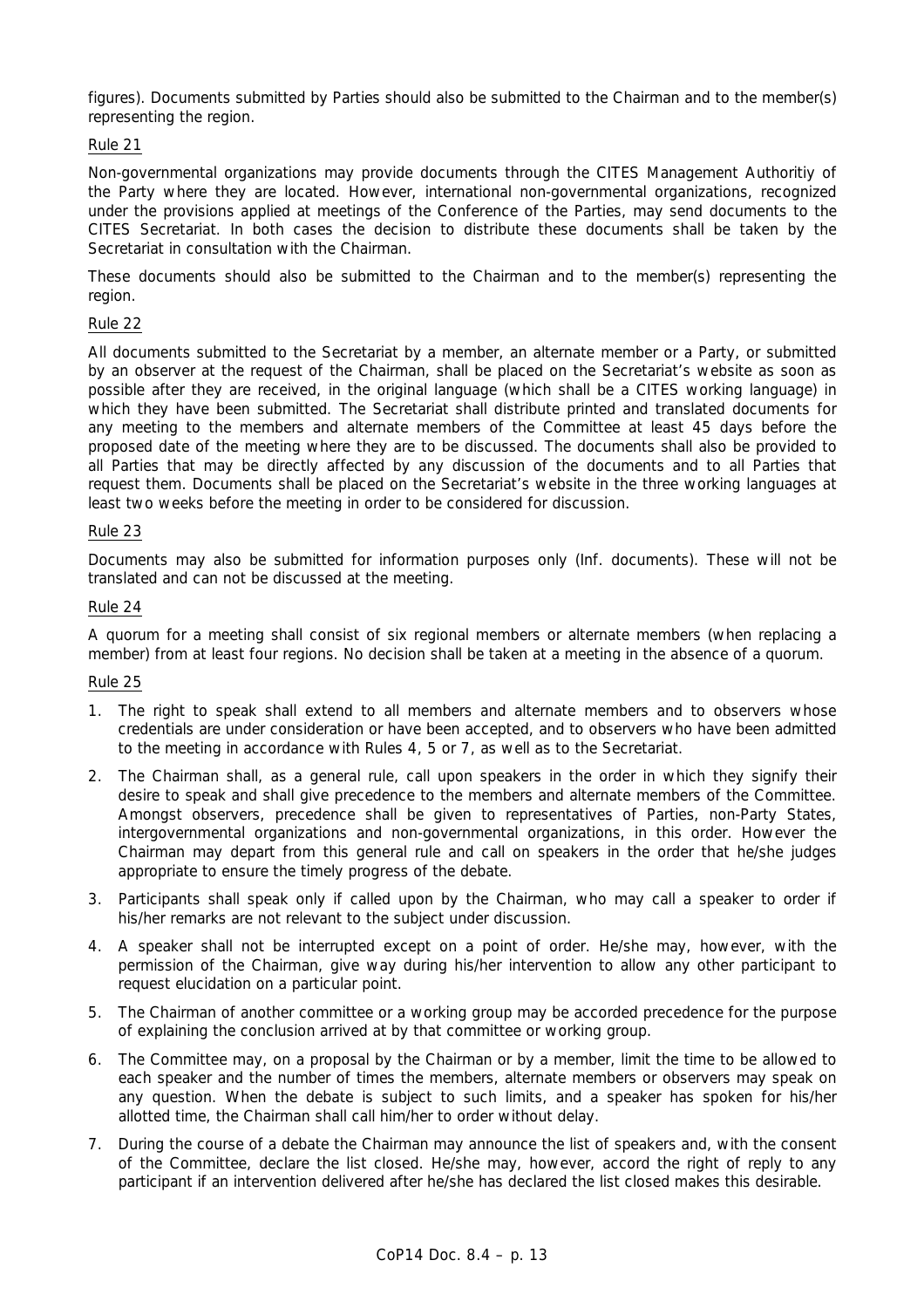## Rule 26

Decisions of the Committee shall be taken by consensus unless a vote is requested by the Chairman or by members or alternate members (when replacing a member) from two regions.

## Rule 27

In the case of a vote, the decision of the Committee shall be taken by a simple majority of the regional members or alternate regional members voting. In the case of a tie, the motion shall be considered as rejected.

## Rule 28

At the request of the Chairman or of any member the Committee shall decide by a vote whether the discussion of any particular subject shall be held in closed session; any such vote shall be decided by a simple majority. Parties represented at the meeting by observers shall be entitled to be represented at closed sessions.

## Rule 29

A concise executive summary of the decisions of the Committee shall be prepared by the Secretary for endorsement by the Committee before the closure of the meeting. However the executive summary of the last day of each meeting shall be sent by email to the members and alternate members (when replacing a member) for endorsement after the meeting.

### Rule 30

A summary record of each meeting shall be prepared in the three working languages by the Secretary and sent to the members, alternate members and Parties represented at the meeting within 40 days. This shall be presented in the order of the agenda and comprise three parts for each agenda item: a short statement indicating the main points of the discussion; the text indicating the decision that was made, as it appears in the executive summary; and the text of any statement provided by any member, alternate member or the observer from any Party that was read into the record during the meeting. The names of the members, alternate members, and observers participating in the debate shall be also included at the end of each topic. The Secretary shall take into account the comments received within 20 days of the circulation and shall communicate the final summary record to members, alternate members and all Parties after it is approved by the Chairman. The Committee's recommendations contained in the summary record will come into effect when it is approved by the Chairman of the Committee.

## Rule 31

- 1. The working languages of the meetings of the Committee shall be English, French and Spanish and no working document shall be discussed at a meeting unless it has been made available in accordance with Rules 21, 22 and 23 in these languages, or has been verbally presented at the meeting in the three working languages of the Committee.
- 2. Documents arising out of the discussion of the foregoing may be discussed provided that copies have been circulated no later than during the session preceding the session at which they are to be discussed.

## **Communication procedure**

### Rule 32

Any member may submit a proposal to the Chairman for a decision by postal procedure. The Chairman shall send the proposal to the Secretariat for communication to the members, who shall comment within 40 days of the communication of the proposal; any comments received by the Secretariat within this time limit shall also be so communicated to the members.

## Rule 33

If no objection from a member to a proposal is received by the Secretariat within 25 days of the date when the results of the consultation on the proposal were communicated to the members, the proposal shall be considered as adopted, and notice of the adoption shall be given to all members.